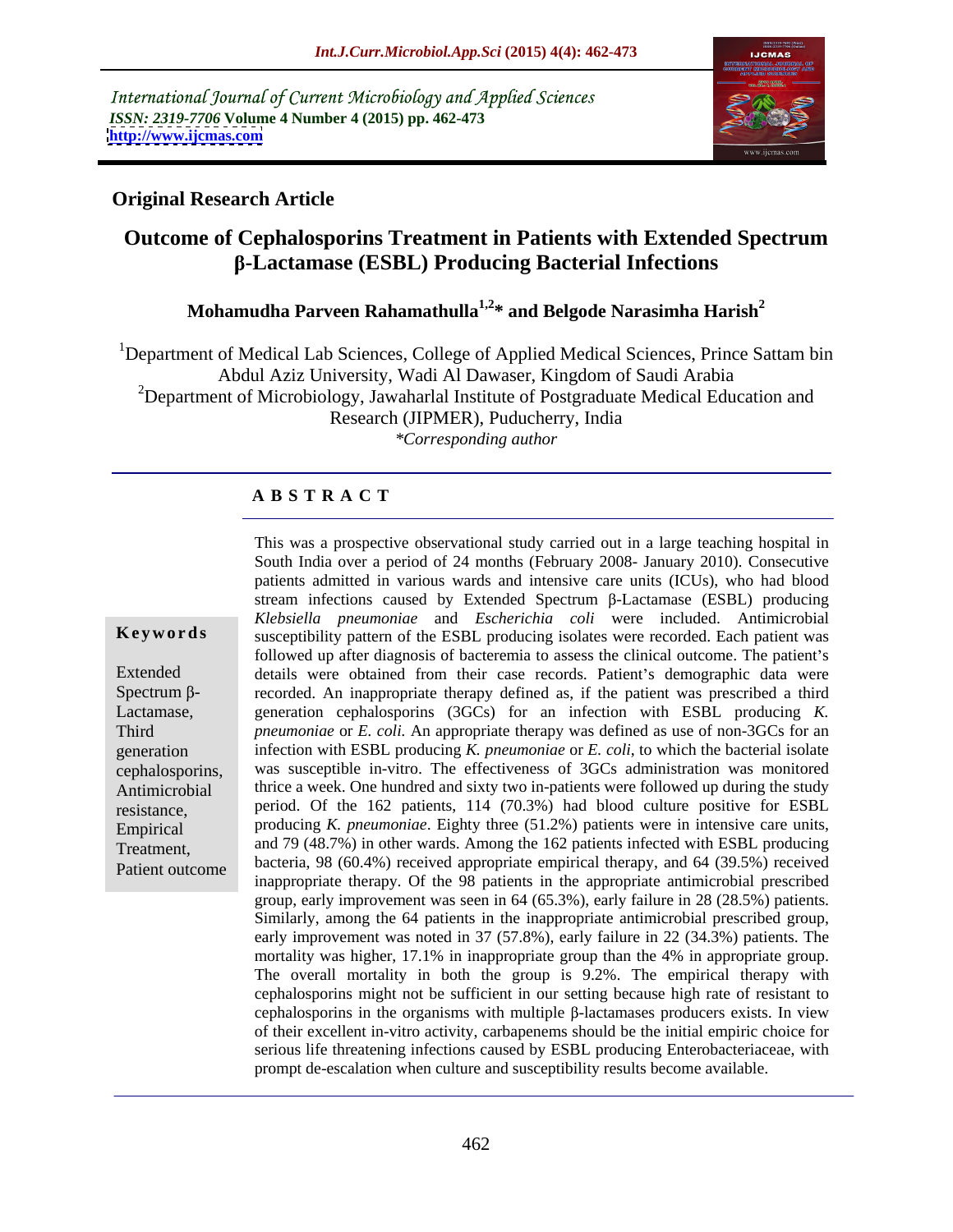Infections caused by Gram-negative bacilli are common in hospitalized patients and result in serious infections such as bacteremia and the majority of cases of nosocomial pneumonia. These infections are also associated with high rates of mortality. Blood-stream infections represent the most are clinically relevant and remain an life-threatening infectious condition important cause for failure of therapy with affecting critically ill patients. Sepsis is one of the most common causes of death (Kang failure of cephalosporin therapy in an

Beta-lactam antimicrobials are more often susceptibility testing has often been the first prescribed than any other antimicrobial indicator that the infecting strain produced agent, and the production of  $\beta$ -lactamases is the most prevalent cause of resistance against this important class of antibiotics ESBL encoding plasmids also carry genes (Holten and Onusko, 2000). The which encode resistance to other class of cephalosporins had been developed in response to the increased prevalence of  $\beta$ - aminoglycosides and sulfonamides (Wilcox, lactamases such as TEM-1 and SHV-1 in 2009). Thus, limited antibiotic choices are organisms like *Escherichia coli* and available for the treatment of infections *Klebsiella pneumoniae* and the spread of caused by these strains. The determinations these  $\beta$ -lactamases into new hosts such as of antimicrobial susceptibility of a clinical *Haemophilus influenzae* and *Neisseria* isolate are often crucial for the optimal *gonorrhoeae* (Paterson and Bonomo, 2005). antimicrobial therapy of infected patients. The introduction of the third generation This need is only increasing with increasing cephalosporins (3GCs) into clinical practice resistance and the emergence of multidrugin the early 1980s was heralded as a major breakthrough in the fight against  $\beta$ - Onusko, 2000). In these circumstances, it is lactamase mediated bacterial resistance to essential to quantify the problem and antibiotics. Not only were the 3GCs reinforce the strategy promoting an effective against most  $\beta$ -lactamase- appropriate antibiotic use. producing organisms but, they had the major advantage of limited nephrotoxic effects Although the occurrence of ESBLcompared to aminoglycosides and producing organisms has been extensively polymyxins. This causes the extensive usage reported in the literature, the clinical and which have selected for the  $\beta$ - significance of ESBL production and the lactamases with increased resistance to treatment outcome has received 3GCs. This is exemplified in Gram-negative organisms producing ESBLs as well as the widespread stable derepression of AmpC  $\beta$ - In this study, the clinical outcome of lactamases (Paterson and Bonomo, 2005). cephalosporin treatment in patients with

*E. coli* and *K. pneumoniae* are the most

**Introduction common** Gram-negative pathogens that *et al.,* 2004). infection where the pathogen was reported infect hospitalized patients. The management of these infections has become complicated because of the bacteria producing a variety of  $\beta$ -lactamases. ESBL production confers resistance to all the  $\beta$ lactam antibiotics, except carbapenems and cephamycins. Organisms producing ESBLs cephalosporins (Bush, 2001). Indeed, the to be susceptible to the drug in routine an ESBL (Pitout *et al.,* 2005.)

> antibiotics such as fluoroquinolones, resistant microorganisms (Holten and reinforce the strategy promoting an

> Although the occurrence of ESBL treatment outcome has received comparatively little attention.

infections due to ESBL producing bacteria was studied.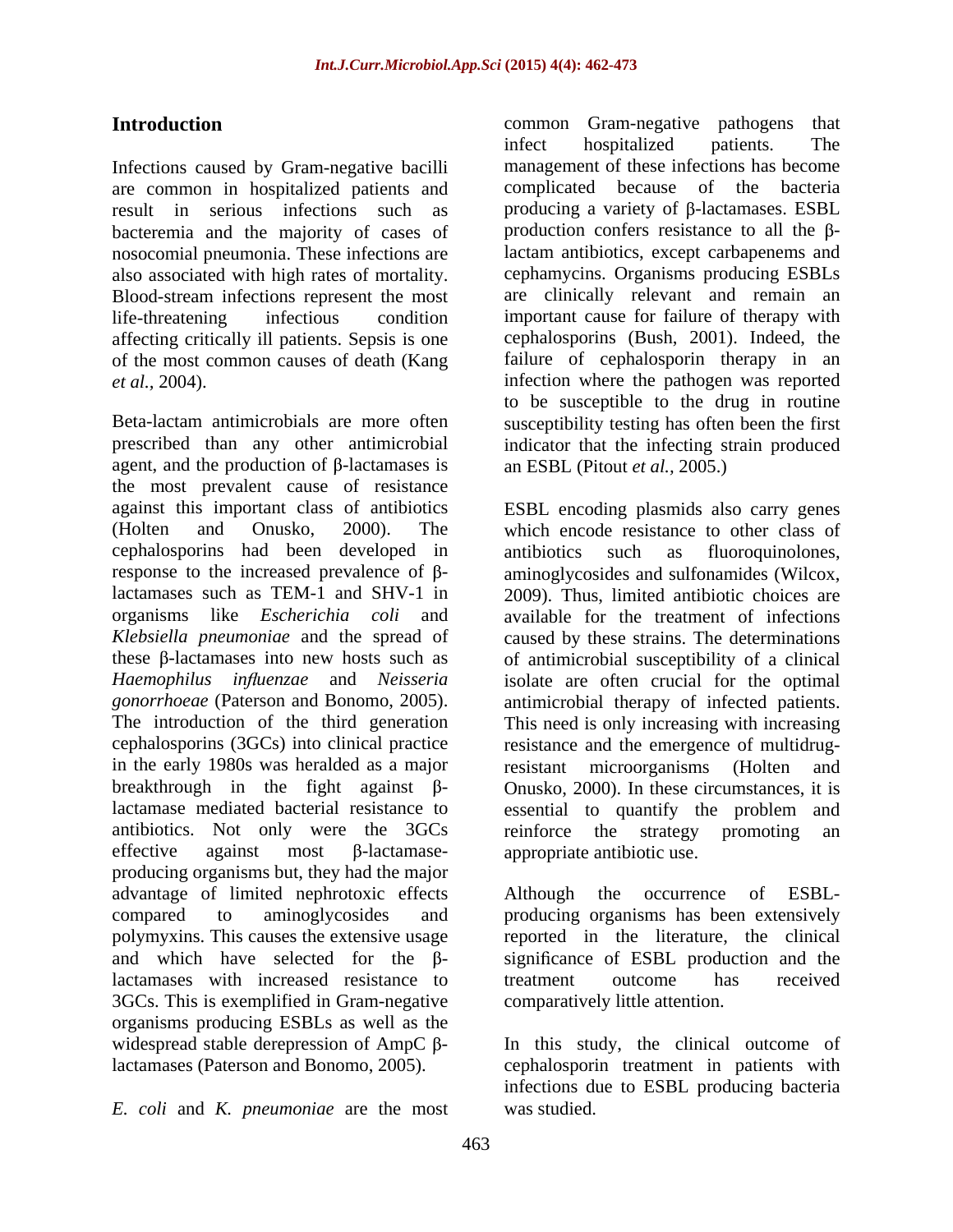This was a prospective observational study carried out in a multi-specialty teaching<br>hospital in South India, over a period of 24 hospital in South India, over a period of 24 **Inappropriate therapy** defined as, if the months from February 2008 to January 2010. Consecutive patients admitted in with ESBL producing *K. pneumoniae* or *E.*  various wards and intensive care units coli. (ICUs), who had blood stream infections caused by ESBL producing *K. pneumoniae* **Appropriate therapy** defined as use of non and *E. coli* were included. 3GCs for an infection with ESBL producing

Only the adult patients  $(>12$  years old) were included. Patients aged <12 years, bacteremia of polymicrobial etiology, repeat cases and outpatients were excluded. and systemic sign and symptoms of Antimicrobial susceptibility pattern of the infection without addition of other ESBL producing isolates were recorded. antibiotics and without evidence of Each patient was followed up after the diagnosis of bacteremia to assess the clinical outcome. **Early improvement** defined as decrease of

The patient's details were obtained from their case records. Patient's demographic data, ward, organism isolated, drug **Early failure** defined as unchanged or administration etc were recorded as per a deterioration of systemic signs and or proforma designed. Treatment changes made by the treating physician during the course of the patient's hospital stay on the **Results and Discussion** basis of the susceptibility reports as well as the nature and severity of the infection were One hundred and sixty two in-patients were also recorded. The effectiveness of 3GCs followed up during the study period of 24

**An episode of bacteremia** is defined as blood culture positivity for *E coli or*

antimicrobial agents prescribed for fever or other systemic signs of infection without identifying specific source of infection (Kollef*,* 2000). showed a high degree of resistance to

clinically localized source of infection. The (Figure 1). For all the isolates, MIC of the

**Materials and Methods identified source of infection was required to** be documented in the patient's medication record (Kollef*,* 2000).

> patient was prescribed 3GCs for an infection *coli.*

*K. pneumoniae* or *E. coli*, to which the bacterial isolate was susceptible in-vitro

**Cure** defined as absolute remission of local infection without addition of other antibiotics and without evidence of recurrence and the state of the state of the state of the state of the state of the state of the state of the state of the state of the state of the state of the state of the state of the state of the state of the state of

local and systemic signs and or symptoms of infection without complete remission

symptoms of infection.

### **Results and Discussion**

administration was monitored thrice a week. months from February 2008 to January *Klebsiella* spp producing *E. coli*. Sixty four patients were **Empirical treatment** defined as (51.2%) patients were in intensive care 2010. Of the 162 patients, 114 (70.3%) had blood culture positive for ESBL producing *K. pneumoniae,* 48 (29.6%) for ESBL male and 98 were female. Eighty three units, and 79 (48.7%) in other wards.

**Definitive treatment** defined as resistant to 3GCs, 83 % to ciprofloxacin, antimicrobial agents prescribed for specific 49.6% to amikacin and 13% to meropenem Antibiotic profile of the ESBL producers multiple classes of antibiotics with >90% of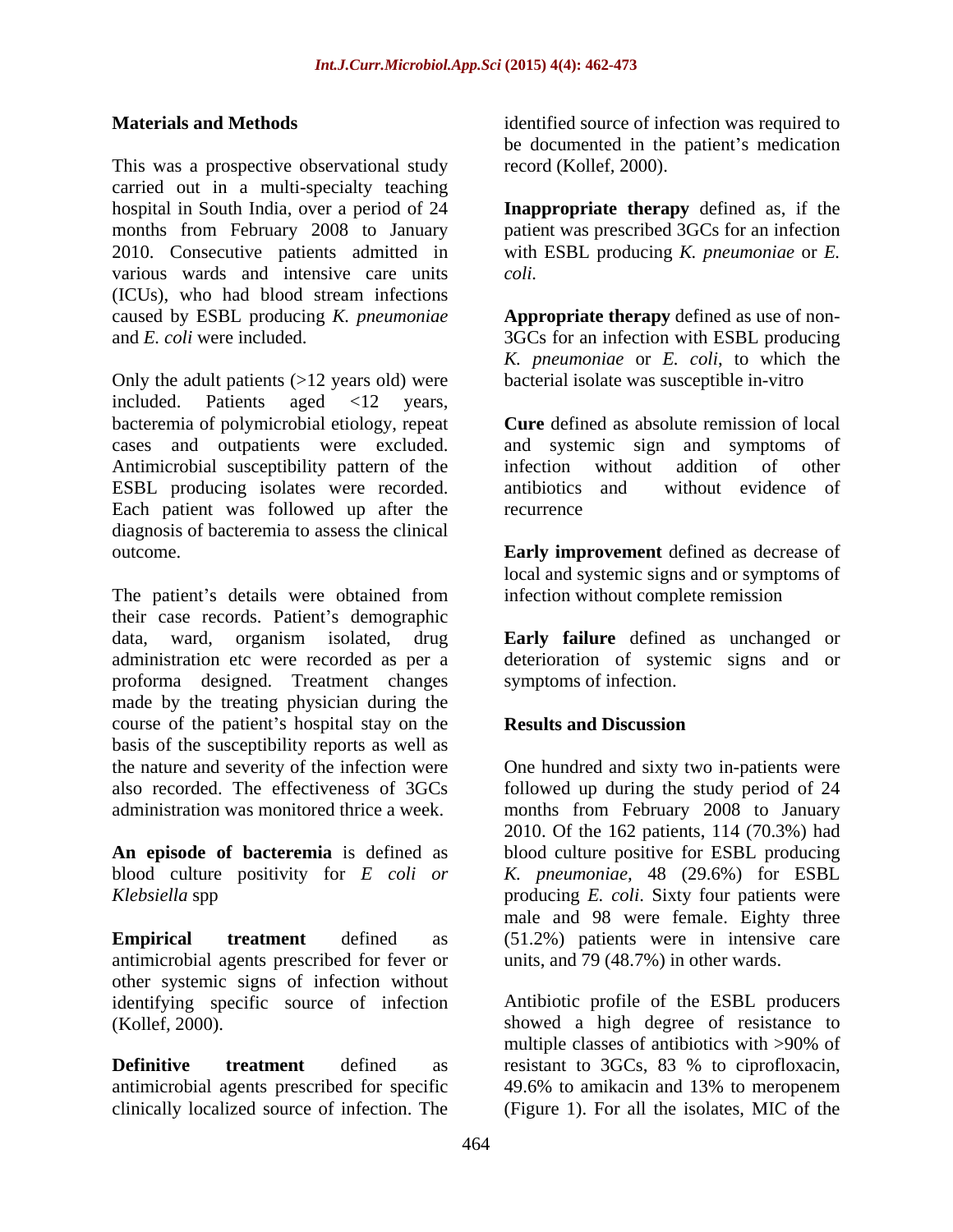3GCs were in the range of 32 to >512

## **Appropriateness of initial antimicrobial choice in the treatment of infection due to**

Among the 162 patients infected with ESBL producing bacteria, 98 (60.4%) received Of the 98 patients in the appropriate appropriate empirical therapy, and 64 antimicrobial prescribed group, early (39.5%) received inappropriate therapy. Of improvement was seen in 64 (65.3%), early those who received appropriate therapy, failure in 28 (28.5%) patients. Similarly, 31(31.6%) patients received carbapenems, among the 64 patients in the inappropriate followed by 21 (21.4%) received aminoglycosides. Combination therapy with improvement was noted in 37 (57.8%), early two active drugs was given to 17(17.3%) failure in 22 (34.3%) patients. The clinical patients (Table 1). The outcome of the patients treated with 3GCs outcome of the patients treated with 3GCs

Among the inappropriate group, 43 (67.1%) of the patients were empirically given 3GCs and 4GC alone. The combination therapy The mortality was higher, 17.1% in was found to be inappropriate in 18.7% of inappropriate group than the 4% in fluoroquinolones and in 9% of the patients mortality in both the group is 9.2% (15 aminoglycosides (Table 1).

changed over to guided therapy with carbapenems. However, no change of the who were infected with ESBL producers and patients, 64 (39.5%) were given resistant to 3GCs (Table 2). cephalosporins inappropriately, as the

was noted in 41 (41.8%) patients and no ceftriaxone and ceftazidime. Cefepime was

µg/mL. therapy was observed in a maximum of change in 57 (58.1%) patients. No change of patients treated with carbapenems empirically (Table 3).

#### **ESBL producer: Clinical outcome of the patients treated with cephalosporins**

antimicrobial prescribed group, early antimicrobial prescribed group, early infected with ESBL producing *K. pneumoniae* and *E. coli* is given in Table 4.

patients receiving cephalosporins and appropriate group (Figure 2). The overall receiving cephalosporin and patients). The mortality was higher, 17.1% in inappropriate group than the 4% in mortality in both the group is 9.2% (15 patients).

**Change of therapy in ESBL infections** have been responsible for numerous out- After antimicrobial susceptibility reports pose challenging infection control issues were available, in the inappropriate group, (Kang *et al.,* 2004). Clinical outcomes data out of 43 patients who were given empirical indicate that ESBLs are clinically significant treatment with 3GCs, 18 and 11 patients and, when detected, indicate the need for the were changed over to guided therapy with use of appropriate antimicrobial agents. In carbapenem and amikacin respectively. this study, the outcome of cephalosporin Similarly, among the 12 patients who were treatment in 162 cases of bacteremia due to given cephalosporins and fluoroquinolones ESBL producing *E. coli* and *K. pneumoniae* combinations empirically, 7 patients were among in-patients in our hospital was ESBL-producing *K. pneumoniae* and *E. coli* breaks of infection throughout the world and evaluated.

therapy was noted for 25 (39%) patients In treating bacteremic infections, of the 162 Similarly, among 98 patients in the hospital, cefotaxime was the commonest appropriate group, change of guided therapy cephalosporin administered followed by patients, 64 (39.5%) were given cephalosporins inappropriately, as the empirical antimicrobial of choice. In this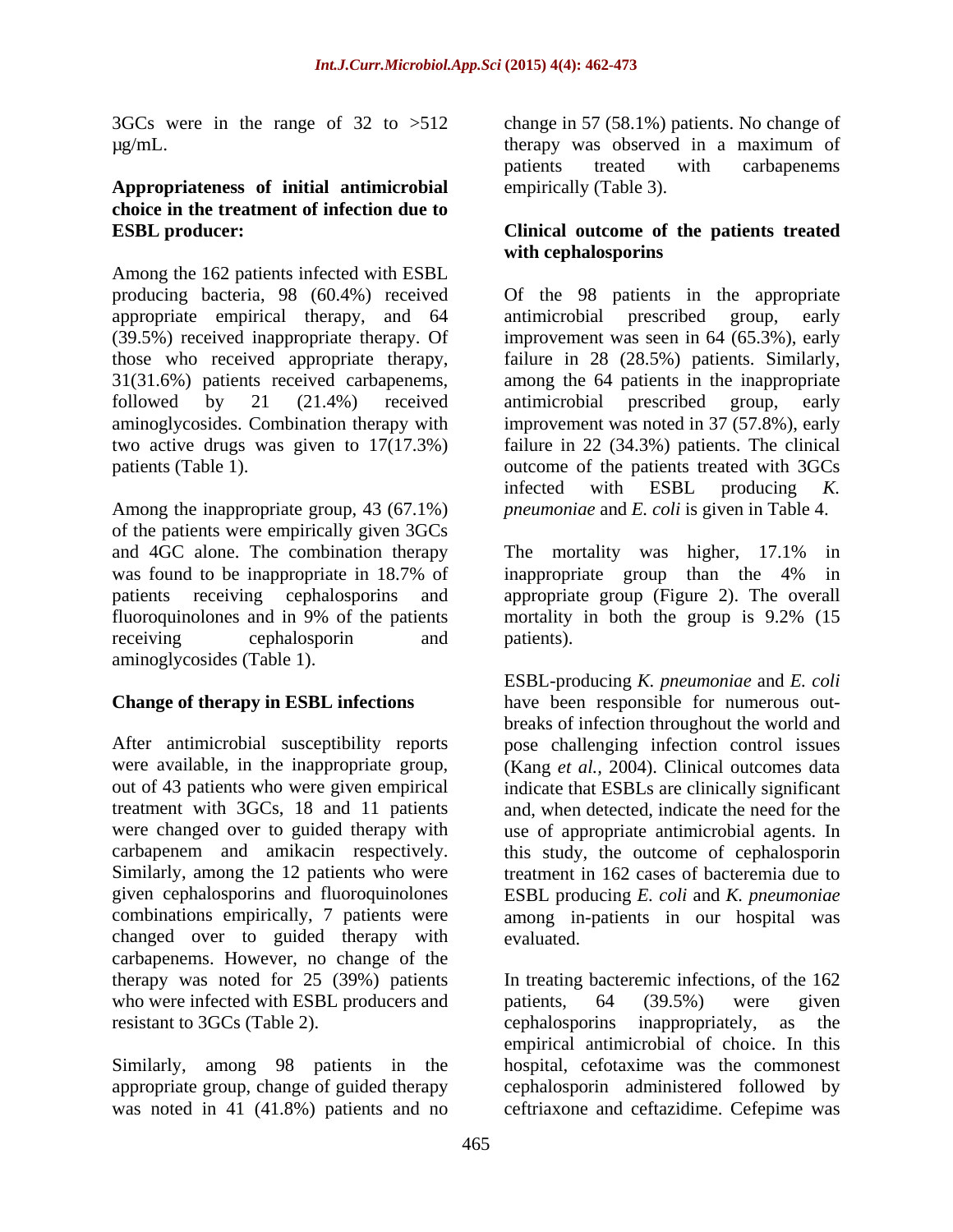used less frequently. In the appropriate maximum of 31.6% patients followed by

In clinical outcome, early improvement was seen in 65.3% vs 57.8% and early failure in group. In the appropriate group of 98 28.5% s 34.3% in the appropriate and patients, 41(41.8%) were given definitive inappropriate groups respectively. For therapy and in 57(58.1%) patients no change bacteremias caused by ESBL-producing strains, a 7.5% difference as early four patients died, out of which in 2 patients, improvement treatment response was therapy was changed to the appropriate observed in regimens that did not included a antibiotics and in 2 patients empirical cephalosporin. However, a difference of 5.8% as early failure was observed in significant, it is of importance in the patient

The overall mortality was 9.2% due to BSI caused by ESBL producing bacteria. The procedures, intravascular devices, mediated by the failure to provide effective antimicrobial therapy. It to be noted that, the Moreover, changing antimicrobial therapy infection is an important factor in might not reduce the excess risk of mortality virulence of these resistant organisms. In this study, only the clinical outcome was

therapy, carbapenem was given to a empirically given cephalosporins alone and/ aminoglycosides in 21.4% (Table 1) guided definitive therapy was noted in 25 It was observed that, among the 64 patients with other combinations, no change to (39%) patients. In spite of treatment change, 8 patients expired and 3 recovered in this of antibiotics was effected. In this group, therapy was continued.

cephalosporin included regimens. Though The cause of death in patients receiving the these variations were not statistically appropriate therapy may not only due to care. These discrepancies could be due to respiratory failures, liver failure and multi the differences between the in *vitro* results organs failure. The association of various of the antimicrobial susceptibility testing risk factors for acquisition of ESBL and the dynamics of i*n vivo* activity of these producing organisms and their outcomes has antimicrobials. been reported in many studies earlier such as mortality was higher, 17.1% in inappropriate administration of total parenteral nutrition, group and 4% in appropriate group poor nutritional status etc. (Ho *et al.*, 2002; (P>0.05). The effect of cephalosporin Rup and Fey, 2003). These factors might resistance on mortality was probably have played a role in these cases; however, infections but also other causes such as severity of illness, length of hospital stay, length of intensive care unit stay, invasive procedures, intravascular devices, they were not analyzed in this study.

mortality increases four times when Studies have indicated that choosing an inappropriate antimicrobial is prescribed. appropriate therapy soon after the onset of based on available and susceptibility results determining outcome. Du *et al.,* did not find associated with inappropriate initial outcome, nevertheless he reported that antimicrobial treatment.The outcome in ESBL production in *E. coli* and *K.* patients infected with ESBL producing *pneumoniae* bacteremia was more likely to bacteria could be influenced by an enhanced lead to the choice of inappropriate empirical assessed. Hence, the bacteriological In contrast, Ariffin *et al.* found that overall outcome is not available, which is a sepsis-related mortality was significantly limitation. higher among patients infected withinfection is an important factor an association between ESBL status and therapy, which, in turn, increased the risk of treatment failure or death (Du *et al*., 2002)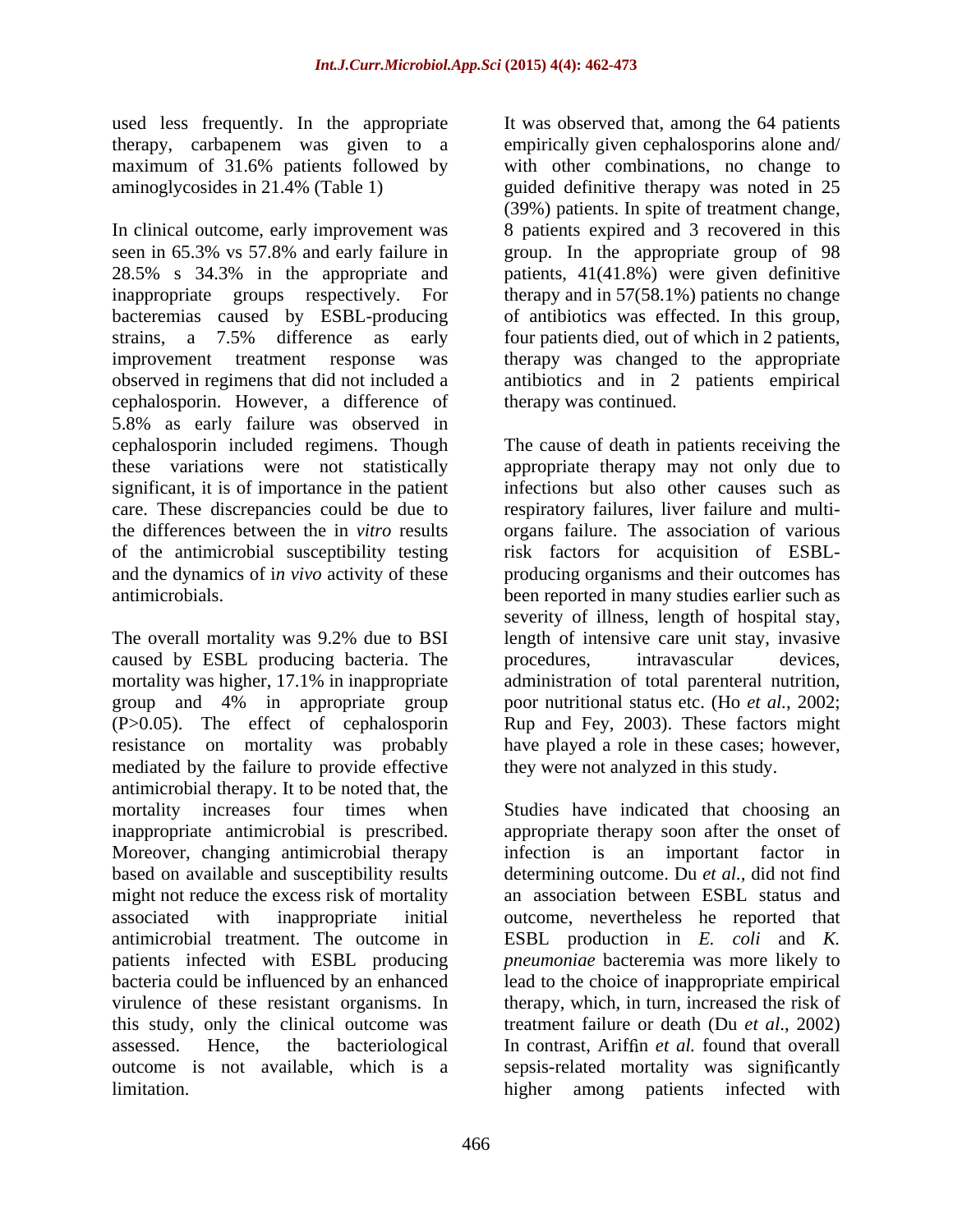ceftazidime-resistant *K. pneumoniae* procedures than the enzyme production (50.0%) than among patients infected with ceftazidime-susceptible *K. pneumoniae*

occurring in the face of apparent in vitro to 3GCs, 83 % to ciprofloxacin, 50% to susceptibility. This reveals that treatment amikacin. Because ESBL-containing appears to be susceptible to the chosen other antibiotics, gentamicin, tobramycin, antibiotic. Similar results were observed by Paterson *et al.* in a prospective study of 10 patients who received treatment for cephalosporin yet treatment failure was

In the perspective of microbiologists, these confer resistance to other antibiotic classes receiving guided  $\beta$ -lactam/ $\beta$ -lactamase also. Further, loss of OMP porins with inhibitor combination expired. This ESBLs/ AmpCs production in them may carbapenems by altered permeability is usually difficult in infection control by the bacterial inoculum, dose

(Quale *et al.* 2003).

(13.3%) (Ariffin *et al.*, 2000). Not all studies Antibiograms are currently used to estimate have found that inappropriate empirical the impact of changes in antibiotic usage therapy administered prior to the availability and to determine infection control strategies of culture results always leads to a poor and antibiotic usage policies (Critchely *et al.* outcome (Ramphal and Ambrose, 2006). 2004). Furthermore, within the nosocomial In the appropriate group, 57 (58.1%) account to define a rational selection of the patients did not receive therapy as per the empirical antimicrobial therapy for treating guidance. This may be because of the patients with hospital-acquired infections. clinical improvement of the patient, as noted However it is shown that, the reliability of by the clinician. However, the antibiograms to be used for this purpose has bacteriological outcomes of these cases were rarely been assessed (Fridkin *et al*., 2003). not assessed. Two patients despite change of In this study, all the ESBL isolates showed therapy in this group expired. An inoculum high MIC to 3GCs in the range of 32 to effect, in which the MIC increases with >512 µg/mL. Antibiotic susceptibility increasing inoculum, has been proposed as a pattern of the ESBL producers showed possible explanation for treatment failure multi-drug resistance with >90% of resistant failure can occur even when the organism plasmids often carry resistance genes for setting, antibiograms are often taken into to 3GCs, 83 % to ciprofloxacin, 50% to amikacin. Because ESBL-containing other antibiotics, gentamicin, tobramycin,and fluoroquinolones may be ineffective (Paterson, 2000).

bacteremia caused by ESBL-producing *K*. Although  $\beta$ -lactam/ $\beta$ -lactamase inhibitors *pneumoniae*, noticed that, in all cases, in combinations have been suggested as an vitro tests indicated that the infecting strains option for ESBL producers, these drugs were susceptible to the utilized must be given in high doses (Gold and recorded for 7 of the patients (Paterson, appropriate group, empirically  $\beta$ -lactam/ $\beta$ -2000). lactamase inhibitor combination was given organisms which show resistance to an effected in 7 patients. Two patients antibiotic *in vitro*, when the same is continued the same, despite being no administered this may up regulate the efflux change, they recovered. Similarly, in the mechanism resulting in resistance and it may inappropriate group, one of the 2 patients cause carbapenem resistance. Resistance to tests, the activity of  $\beta$ -lactam/ $\beta$ -lactamase Moellering, 1996). In this study, in the to 9 patients, all the isolates found to be resistant *in vitro.* Change of therapy was  $\text{receiving}$  guided  $\beta$ -lactam/ $\beta$ -lactamase inhibitor combination expired. This discrepancy may be because, in *in vitro* inhibitor combination agents is influenced by the bacterial inoculum, dose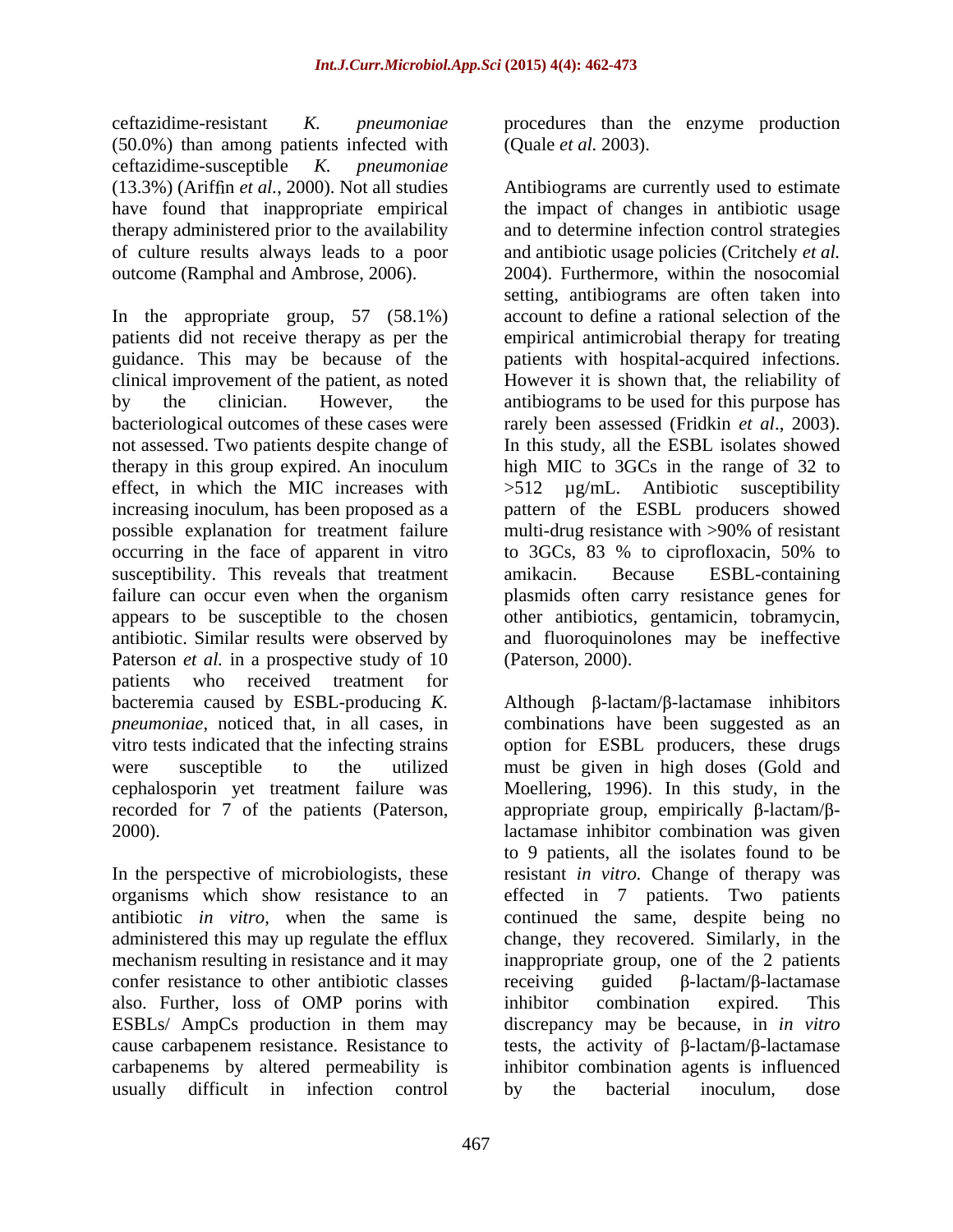expressing multiple  $\beta$ -lactamases as well as porin deficient mutants are being described Enterobacteriaceae expressing ESBLs 2001). The infections due to ESBL-producing

Cefepime, a fourth-generation producing microbes is lacking but clinical failures have been observed (Paterson *et al.*, aztreonam, the minimum inhibitory

Restriction of the use of extended-spectrum cephalosporins is the most common But, in 2010, CLSI approved the lowering of antibacterial-restriction measure employed susceptibility breakpoints for most of the in controlling outbreaks of ESBL-producing third generation cephalosporins based on organisms (Pfeifer *et al.,* 2010). Often, new pharmacokinetic, pharmacodynamic restriction of extended-spectrum and clinical data. The effort to lower the cephalosporin use is accompanied by cephalosporin breakpoints were originally switching empirical therapy for serious undertaken to differentiate ESBL positive infections to other classes of antibacterials. from ESBL negative isolates and eliminate Currently, carbapenems are generally the need for laboratories to perform ESBL regarded as the preferred agent for treatment of infections due to ESBL-producing

administration regimen and specific type of organisms. Carbapenems are resistant to ESBL present. In addition, organisms ESBL-mediated hydrolysis and exhibit showing variable results with  $\beta$ -lactamase (Livermore, 1995). Clinical data supports inhibitor combination drugs (Bradford*,* the use of carbapenems for treatment of excellent in vitro activity against strains of *Enterobacteriaceae* expressing ESBLs infections due to ESBL-producing organisms (Paterson *et al*., 2000).

cephalosporin, is active against most ESBL- In the early 1980s, prior to the antibiotic era, producing organisms; particularly those with CLSI established breakpoints for expanded- SHV derived enzymes. In addition, there are spectrum cephalosporins. Correlations of some data from in vivo models to support MICs to clinical outcome were excellent; the use of cefepime in the treatment of indeed, an MIC of  $\leq$ 8 ug/ml correlated with infections due to ESBL- producing 92% clinical success in Gram negative Enterobacteriaceae (Andes and Craig, 2001). infections including *K. pneumoniae and E.*  However, cefepime resistance may be more *coli.* Later in 1990s, after the emergence of frequent in strains which produce the CTX- ESBLs, MICs of cephalosporins showed an M-type ESBLs (Fernandes *et al.,* 2014). upward tread (Paterson *et al.,* 2004). Extensive clinical experience with cefepime Although a particular ESBL will typically in the treatment of infections due to ESBL- confer resistance to at least one particular 2001). In this study, it was observed that concentration (MIC) may not be high cefepime was not used as frequently as enough for the strain to be called 'resistant'. 3GCs in Gram negative infections in this Hence, guidelines were formulated by CLSI hospital. In addition, in an environment for initial screening and confirmation of where AmpC producers equally exist as ESBL producers. Further, due to the wide ESBLs, cefepime should not be range of enzymes, use of more than one administered as a first line of therapy. indicator cephalosporin for screening was expanded-spectrum cephalosporin or aztreonam, the minimum inhibitory recommended.

screening and confirmation testing.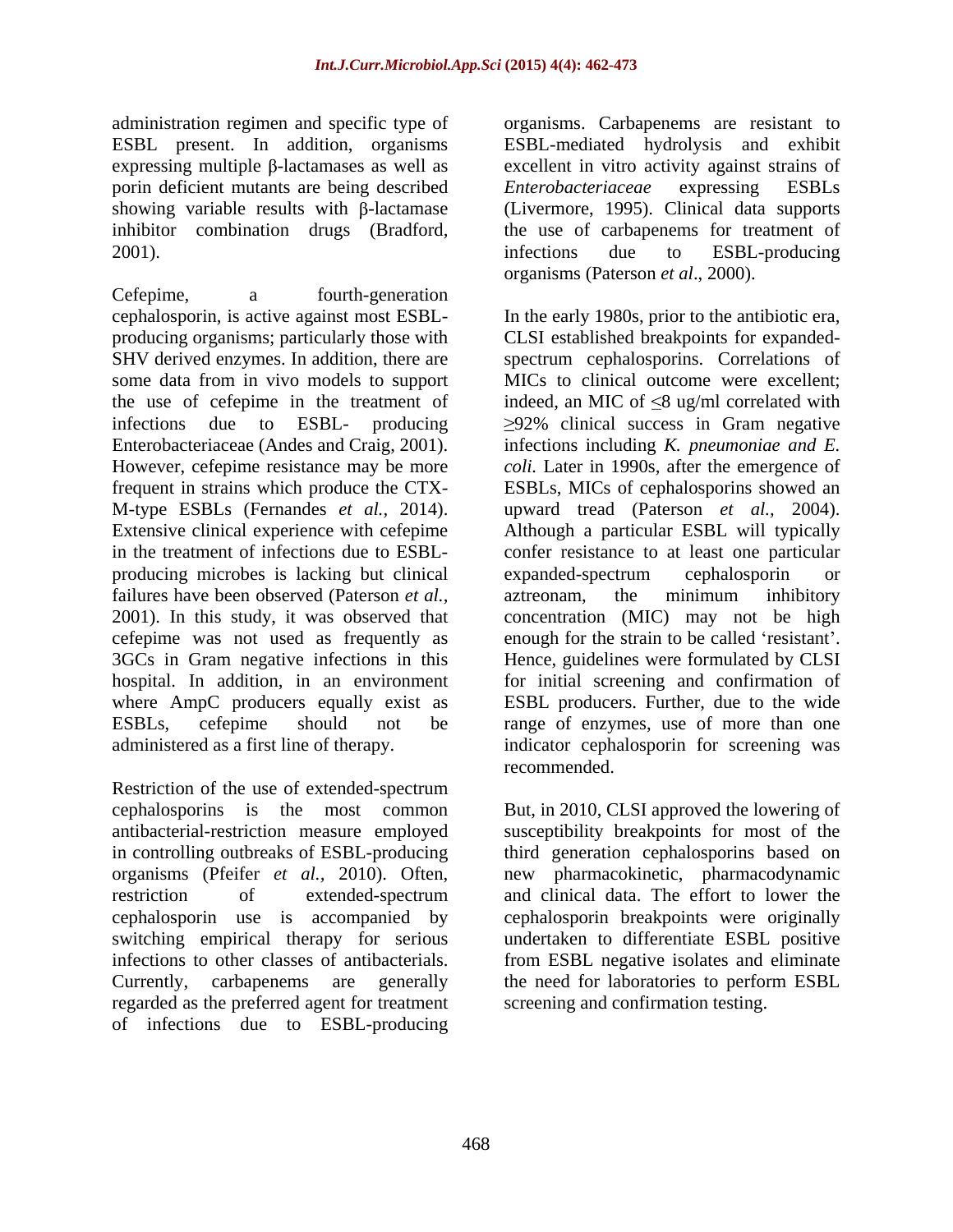#### *Int.J.Curr.Microbiol.App.Sci* **(2015) 4(4): 462-473**

| Initial antimicrobial choice                   | <b>Appropriate therapy</b> | Inappropriate    |
|------------------------------------------------|----------------------------|------------------|
|                                                | $(n=98)$                   | therapy $(n=64)$ |
| 3GCs and 4GC                                   |                            | $43(67.1\%)$     |
| $\beta$ -lactam/ $\beta$ -lactamase inhibitors | $10(10.2\%)$               |                  |
| Fluoroquinolones                               | $11(11.2\%)$               |                  |
| Aminoglycoside                                 | $21(21.4\%)$               |                  |
| Carbapenems                                    | 31(31.6%)                  |                  |
| Others                                         | $8(8.1\%)$                 |                  |
| Combination of two groups:                     |                            |                  |
| Cephalosporins + Aminoglycoside                |                            | $9(14.0\%)$      |
| $Cephalosporins + Fluoroguinolones$            |                            | 12(18.7%)        |
| $Carbapenem + Aminoglycoside$                  | 17(17.3%)                  |                  |

**Table.1** List of antibiotics prescribed appropriately or inappropriately

Where,  $n=$  no.of patients

#### **Table.2** Effect of antimicrobial susceptibility testing on antibiotic prescription

| Antimicrobial choice |                                                       | Inappropriate<br>empirical<br>therapy $(n)$ | Change over to definitive guided<br>therapy $(n)$  | No change<br>of therapy,<br>(n) |
|----------------------|-------------------------------------------------------|---------------------------------------------|----------------------------------------------------|---------------------------------|
| $\vert$ 3GCs and 4GC |                                                       |                                             | Carbapenems (16),<br>Aminoglycoside (11)           |                                 |
|                      |                                                       |                                             | $\beta$ -lactam/ $\beta$ -lactamase inhibitors (2) |                                 |
| on of two            | <b>Combinati</b> Cephalosporins and<br>aminoglycoside |                                             | Carbapenem (2)                                     |                                 |
| groups               | Cephalosporins and<br>fluoroquinolones                | 12                                          | Carbapenem (8)                                     |                                 |
| Total                |                                                       | 64                                          | 39 (60.9%)                                         | 25 (39%)                        |

where, n= no.of patients

**Table.3** Effect of antimicrobial susceptibility testing on antibiotic prescription in the 'appropriate group' group's contract that the contract of the contract of the contract of the contract of the contract of the contract of the contract of the contract of the contract of the contract of the contract of the contract of the cont

| <b>Antimicrobial choice</b>                    |                            | appropriate Change over to definitive guided therapy $\lfloor N_0 \rfloor$ Change of $\lfloor N_1 \rfloor$ |                |
|------------------------------------------------|----------------------------|------------------------------------------------------------------------------------------------------------|----------------|
|                                                | empirical                  | $\mid$ (n)                                                                                                 | therapy, $(n)$ |
|                                                | therapy $(n)$              |                                                                                                            |                |
| $\beta$ -lactam/ $\beta$ -lactamase inhibitors |                            | Carbapenems (4)                                                                                            |                |
|                                                |                            | Aminoglycoside (3)                                                                                         |                |
| Fluoroquinolones                               |                            | Carbapenem $(5)$                                                                                           |                |
|                                                |                            | $\beta$ -lactam/ β-lactamase inhibitors (2)                                                                |                |
| Aminoglycoside                                 | $\overline{\phantom{a}}$ . | Carbapenems (9)                                                                                            |                |
| Carbapenems                                    | 36                         | $β$ -lactam/ $β$ -lactamase inhibitors (2)                                                                 | 27             |
|                                                |                            | Higher antibiotics (7)                                                                                     |                |
| Carbapenem and aminoglycoside                  | 17                         | Higher antibiotics (5)                                                                                     |                |
| Others                                         |                            | Carbapenem (4)                                                                                             |                |
| Total                                          | 98                         | 41(41.8%)                                                                                                  | $57(58.1\%)$   |

where, n= no.of patients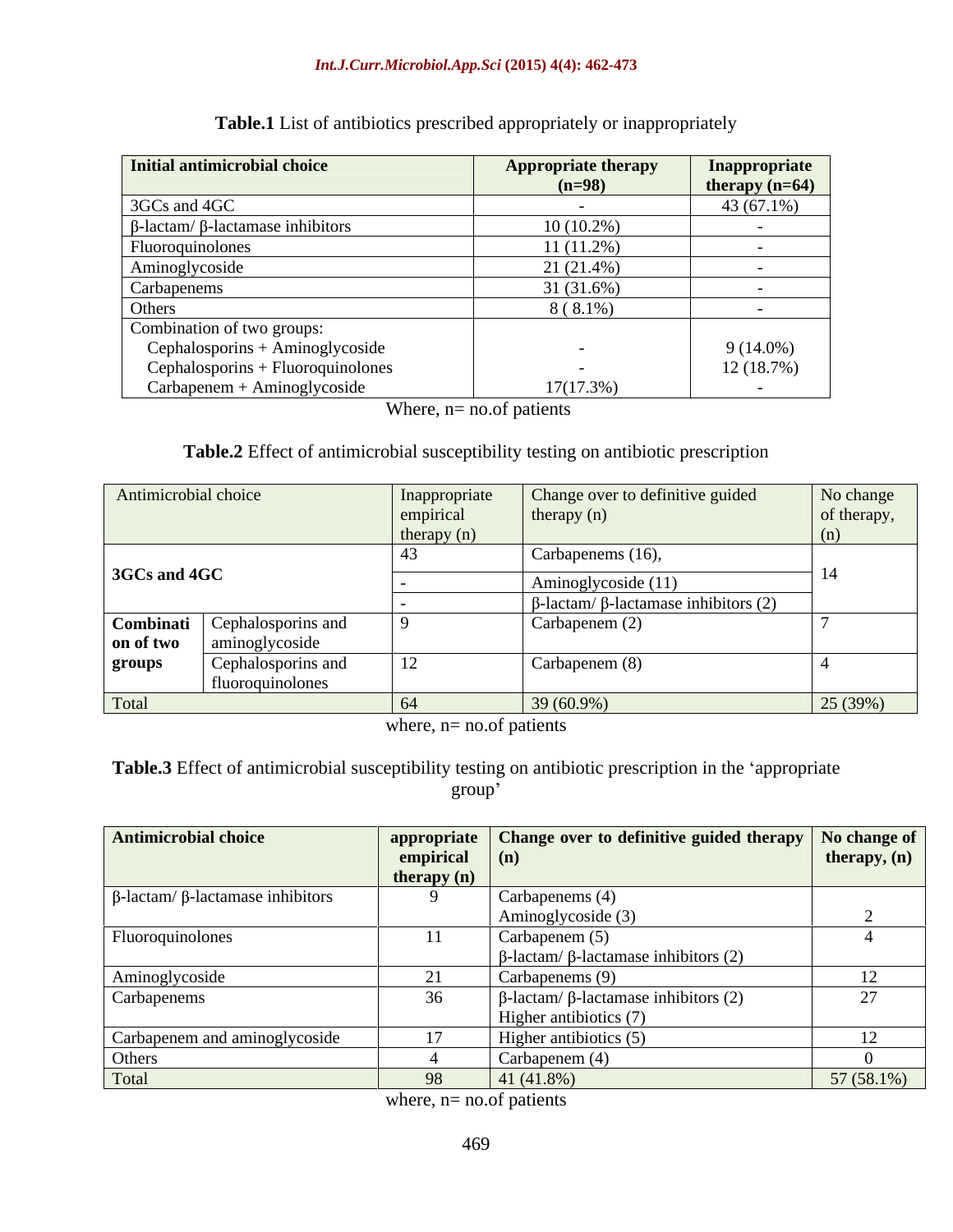| Total No. of Patient |                | <b>Antimicrobial prescribed</b> |                      |
|----------------------|----------------|---------------------------------|----------------------|
| <b>ESBL</b>          | outcome        | <b>Appropriate</b>              | <b>Inappropriate</b> |
| producers            |                | therapy                         | therapy              |
| $(n=162)$            |                | $(n=98)$                        | $(n=64)$             |
| Early                | Yes            | 64(65.3%)                       | 37(57.8%)            |
| improvement No       |                | 34(34.6%)                       | $27(42.1\%)$         |
| Early failure Yes    |                | 28 (28.5%)                      | $22(34.3\%)$         |
|                      | N <sub>C</sub> | 70(71.4%)                       | $42(65.5\%)$         |
| Death                | Yes            | $4(4.0\%)$                      | $11(17.1\%)$         |
|                      | No             | 94(95.9%)                       | 53(82.8%)            |

**Table.4** Clinical outcome of the patients treated with 3GCs infected with ESBL producing *K. pneumoniae* and *E. coli*

**Fig.1** Antibiotic profile of the ESBL producers studied



**Fig.2** Mortality rate among patients received appropriate and inappropriate therapy with 3GCs due to ESBL infections

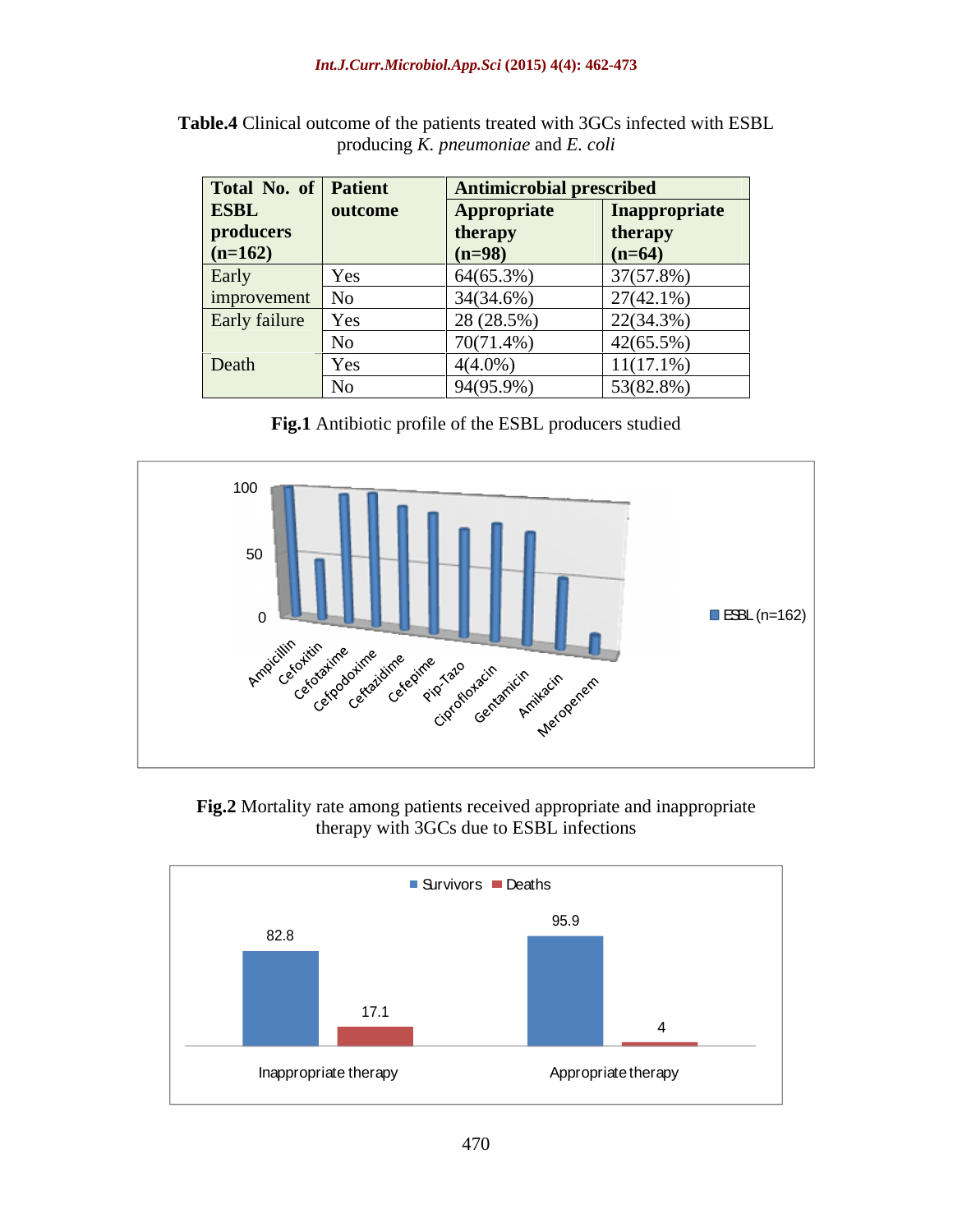routine ESBL testing is no longer necessary because high rate of resistant to before reporting results (i.e., it is no longer

model, and retrospective studies the MIC value was the important factor predicting clinical outcome rather than the presence or absence of an ESBL (MacGowan, 2008;

that some resistant pathogens such as ESBL producers are falsely susceptible in routine tests and could lead to ineffective therapy resulting in adverse clinical outcomes. Thus, they insist special tests are required to detect the resistance mechanisms involved so that susceptibility reports can be modified for Ariffin, H., Navaratnam, P., Mohamed, M., patient safety (Paterson and Bonomo 2005). These facts may have both therapeutic and *Klebsiella pneumoniae* bloodstream infection control implications in the future.

However, in the environment of high drug 25. resistance, though not relevant to patient Bradford, P. A. 2001. Extended-spectrum  $\beta$ care directly, ESBL testing is useful for epidemiological and infection control purposes as the presence of both ESBLs and AmpC which cause 3GC resistance. Thus, the continued surveillance of ESBL producing Enterobacteriaceae will be even  $Bush, K. 2001$ . New  $\beta$ -lactamases in grammore vital in the coming years to determine megative bacteria: diversity and what impact the new cephalosporin impact on the selection of breakpoints will have on the spread of these important pathogens.

The empirical therapy with cephalosporins 2004. Optimal use of antibiotic

When using the new interpretive criteria, might not be sufficient in our setting necessary to edit results for cephalosporins, multiple  $\beta$ -lactamases producers exists. aztreonam, or penicillins to resistant as it There is no significant association between was prior to the lowering of the the mortality in patients given 3GCs breakpoints). empirically and other antibiotics. The The changes to the cephalosporin number of factors of the underlying disease breakpoints are a much debated issue among at the time antimicrobial therapy. In view of clinical microbiologists and clinicians with their excellent in-vitro activity, carbapenems two opposing sides. The pro CLSI side should be the initial empiric choice for debates that based on new clinical data from serious life threatening infections caused by pharmacokinetic/pharmacodynamic, animal ESBL producing Enterobacteriaceae, with because high rate of resistant to cephalosporins in the organisms with clinical outcome of par could be due to a serious life threatening infections caused by prompt de-escalation when culture and susceptibility results become available.

### **References**

- Curello and MacDougall, 2014).<br>
On the other hand, the opposing side debates<br>
On the other hand, the opposing side debates<br>
On the other hand, the opposing side debates<br>  $\beta$ -lactamase Andes, D., Craig, W.A. 2001. Impact of  $extended-spectrum$   $\beta$ -lactamase (ESBL) production on the activity of cefepime in a murine thigh infection model [abstract A-1099]. *Amer Soc Microbiol.,* 41st ICAAC; 2001 Dec 16-19; Chicago (IL). Washington (DC):
	- *etal.*2000.Ceftazidime-resistant *Klebsiella pneumoniae* bloodstream infection in children with febrile neutropenia. *Int. J. Infect .Dis.,* 4:21- 25.
	- lactamases in the 21st century: characterization, epidemiology, and detection of this important resistance threat. *Clin. Microbiol. Rev.,* 14 (4): 933-951.
	- negative bacteria: diversity and impact on the selection of antimicrobial therapy. *Clin. Infect. Dis.* 32: 1085-1089.
	- Critchley, I.A., Karlowsky, J. A.  $2004$ . Optimal use of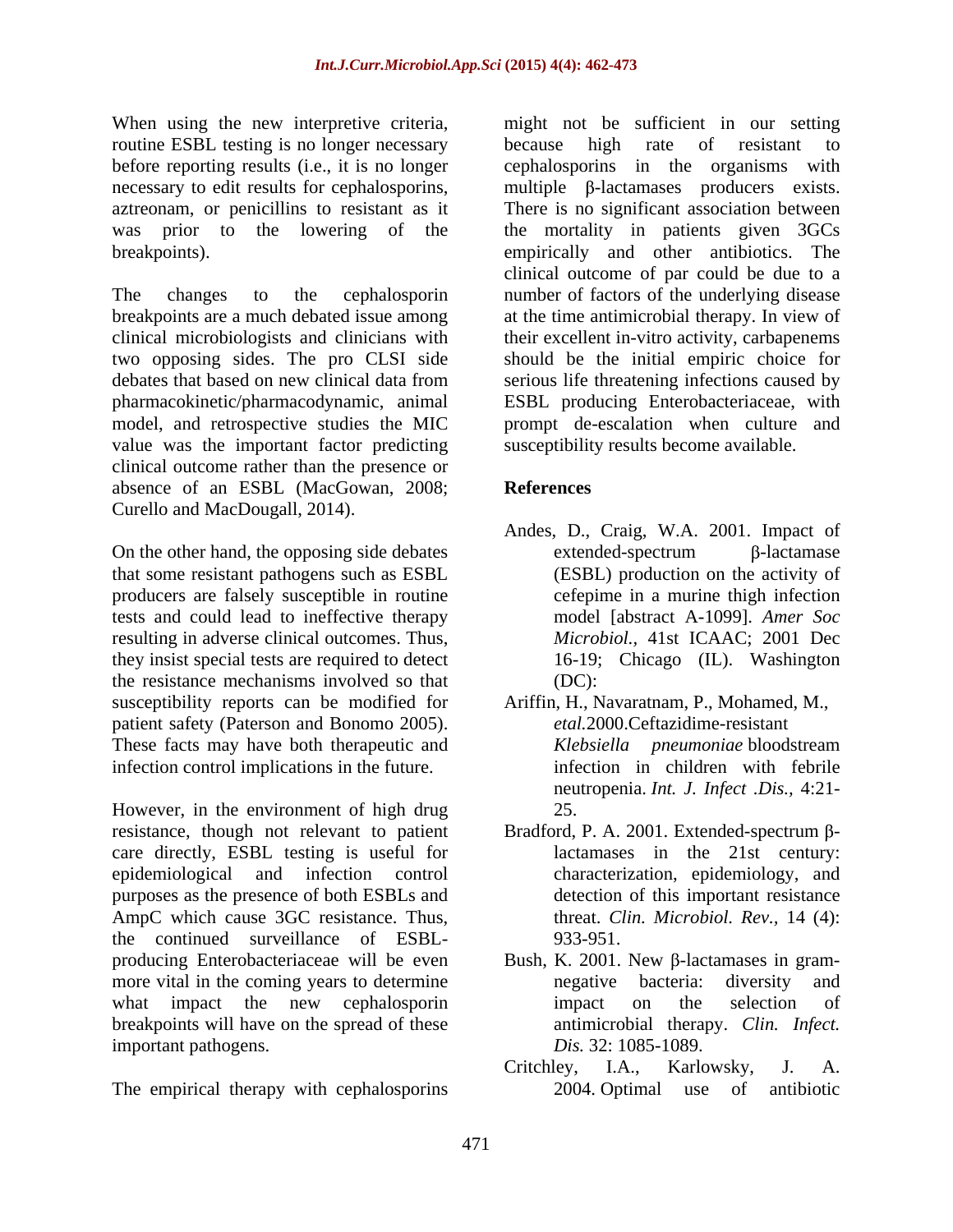- Curello, J., MacDougall, C. 2014. MAS.
- Du, B., Long, Y., Liu, H., *et al.* 2002. Extended-spectrum beta-lactamase and clinical outcome. *Inten. Car.*
- characterization of ESBL-producing
- Fridkin, S.K., Hageman, J., McDougal, vancomycin, United States, 1997-
- Gold, H.S., Moellering, R.C. 1996. Drug Mohapatra, S., Casellas, J.M.,
- Ho, P.L, Chan, W.M, Tsang, K.W, Wong. *Escherichia coli* producing extended-
- Holten, K. B., Onusko, E. M. 2000.
- resistance surveillance systems. *Clin.*  Kang, C. I., Kim, S. H., Park, W. B., Lee, K. *Microbiol. Infect.,* 10: 502-511. D., Kim, H. B., Kim, E. C., *et. al*., 2004. *Antimicrob. Agents.* Beyond Susceptible and Resistant, *Chemother.*, 2004. 48(12): 4574 Part II: Treatment of Infections Due  $\qquad 4581.$  Bloodstream Infections Due to to Gram-Negative Organisms Extended-Spectrum β-lactamase-Producing Extended-Spectrum  $\beta$ - producing *Escherichia coli* and Lactamases. *J. Pedia. Pharmacol. Klebsiella pneumoniae*: Risk factors *Therapeu.,* 19(3): 156-164. for mortality and treatment outcome, 4581. Bloodstream Infections Due to  $Extended-Spectrum$   $\beta$ -lactamaseproducing *Escherichia coli* and with special emphasis on antimicrobial therapy.
- producing *Escherichia coli* and *Klebsiella pneumoniae* antimicrobial treatment: an important bloodstream infection: risk factors *Med*., 28:1718-1723. *Dis*., 31(4):S131-138. Kollef, M. H. 2000. Inadequate determinant of outcome for hospitalized patients. *Clin. Infect.*
- Fernandes, R., Amador, P., Oliveira, C., Livermore, D.M. 1995. β-lactamases in Prudencio, C. 2014. Molecular laboratory and clinical resistance. *Clin. Microbiol. Rev*. 8: 557-584.
	- Enterobacteriaceae in Northern Portugal. *Scien. Wor. J.,* Article ID 782897, 6 pages. resistance for therapy *J. Antimicrob.* MacGowan, A. P. 2008. Clinical implications of antimicrobial *Chemother.,* 62 (2):S105-114.
	- L.K., Mohammed, J., Jarvis, W. R., *et* Paterson, D. L. 2000. Recommendation for *al*., 2003. Epidemiological and treatment of severe infections caused microbiological characterization of by Enterobacteriaceae producing infections caused by *Staphylococcus aureus* with reduced susceptibility (ESBLs). *Clin. Microbiol. Infect.*, 6:460-463. by Enterobacteriaceae producing  $extended-spectrum$   $\beta$ -lactamases
	- 2001. *Clin. Infect. Dis.,* 36: 429-439. Paterson , D. L., Ko, W., Gottberg, A.V., therapy: Antimicrobial-drug Goossens, H., et al., 2004. resistance. N. Eng. J Med., 335: International pro-spective study of 1445-1452. *Klebsiella pneumoniae* bacteraemia: S.S, Young, K. Bacteremia caused by spectrum beta-lactamase: a case-<br> *Med.* 140: 26-32. Mohapatra, S., Casellas, J.M., Goossens, H., *et al,.* 2004. Implications of Extended spectrum beta lactamase production in nosocomial infections. *Ann. Intern. Med.* 140: 26-32.
	- control study of risk factors and Paterson, D.L., Bonomo, R.A. 2005. outcomes. *Scand. J. Infect. Dis.*, 34:567-573.<br> **clinical update.** *Clin. Microbiol. Rev.*,<br> **K.** B., Onusko, E. M. 2000. 18 (4): 657-686. Extended-spectrum  $\beta$ -lactamases: a
	- Appropriate prescribing of oral beta-<br>
	Pfeifer, Y., Cullik, A., Witte, W. lactam antibiotics. *Am. Fam. Physician.* 1; 62(3):611-620. and carbapenems in gram-negative Pfeifer, Y., Cullik, A., Witte, W. 2010. Resistance to cephalosporins